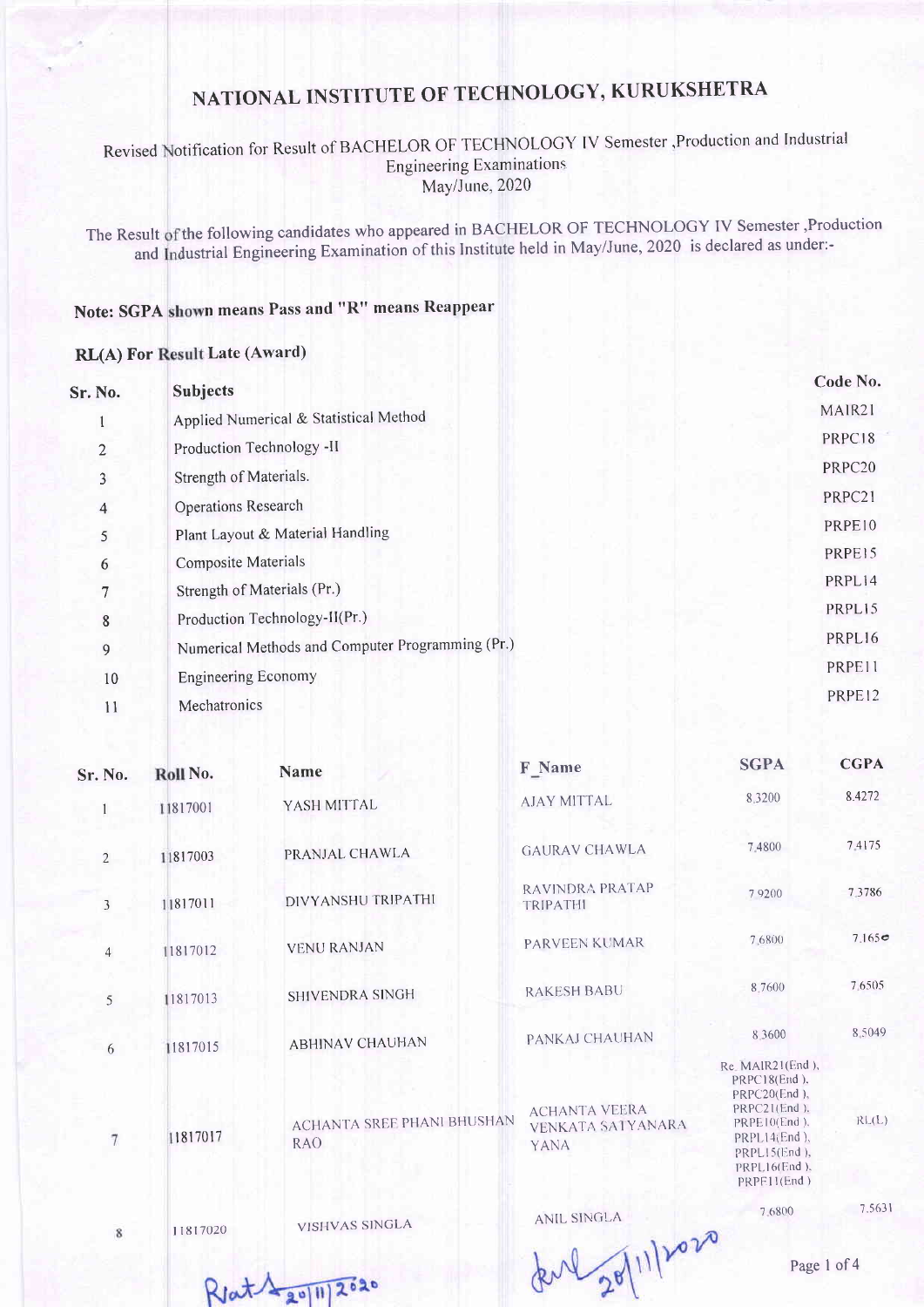Revised Notification for Result of BACHELOR OF TECHNOLOGY IV Semester ,Production and Industria Engineering Examinations May/June, 2020

| 9  | 11817022 | <b>PANKAJ</b>                   | <b>BALBIR SINGH</b>             | 6.6400                                                                                                                                             | 6.3107      |
|----|----------|---------------------------------|---------------------------------|----------------------------------------------------------------------------------------------------------------------------------------------------|-------------|
| 10 | 11817024 | <b>MOHIT RAHAR</b>              | <b>SHUBH KARAN</b>              | 8.2400                                                                                                                                             | 7.9417      |
| 11 | 11817026 | <b>DIPESH KUMAR</b>             | <b>KULDEEP SINGH</b>            | 8,3200                                                                                                                                             | 7.5534      |
| 12 | 11817027 | <b>KSHITIGE KALHAN</b>          | <b>HARIBANS SINGH</b>           | 8.2000                                                                                                                                             | 8.6408      |
| 13 | 11817028 | <b>KASHMA SINHA</b>             | <b>AKSHEY KUMAR</b>             | 9.1600                                                                                                                                             | 7.4272      |
| 14 | 11817035 | MAHAAN LAL SRIVASTAV            | MAHENDRA LAL<br>SRIVASTAV       | 6.6800                                                                                                                                             | 6.8544      |
| 15 | 11817038 | <b>NIKHIL</b>                   | <b>CHANDER PARKASH</b>          | 8.6000                                                                                                                                             | 7.9417      |
| 16 | 11817039 | <b>ABHISHEK KUMAR MISHRA</b>    | ASHOK KUMAR MISHRA              | 7.9600                                                                                                                                             | 75825       |
| 17 | 11817041 | KEYUR SHASHANK DESHMUKH         | <b>SHASHANK DESHMUKH</b>        | 7.6000                                                                                                                                             | 6.699       |
| 18 | 11817042 | YATHARTH CHAWLA                 | <b>SANJEEV CHAWLA</b>           | 8.6000                                                                                                                                             | 80000       |
| 19 | 11817043 | <b>SHIVAM GUPTA</b>             | <b>RAMKUMAR GUPTA</b>           | 8.6800                                                                                                                                             | 7.9903      |
| 20 | 11817044 | YASH SINGH                      | <b>DEVENDRA SINGH</b>           | Re. MAIR21(End),<br>PRPC18(End),<br>PRPC20(End),<br>PRPC21(End),<br>PRPE10(End),<br>PRPE15(End),<br>PRPL14(End),<br>PRPL15(End).<br>PRPL16(End)    | RL(L)       |
| 21 | 11817045 | <b>DHANAVATH ASHA</b>           | DHANAVATH BHAGYA<br><b>NAIK</b> | 7.1600                                                                                                                                             | 6.5631      |
| 22 | 11817046 | PRADEEP                         | SHRIBHAGWAN                     | 7.9200                                                                                                                                             | 7.0971      |
| 23 | 11817047 | <b>SHUBHAM RAO</b>              | <b>BHARAT YADAV</b>             | Re. MAIR21(End),<br>PRPC18(End),<br>PRPC20(End),<br>PRPC21(End),<br>$PRPE10(End)$ ,<br>PRPL14(End).<br>PRPL15(End),<br>PRPL16(End),<br>PRPE11(End) | RL(L)       |
| 24 | 11817051 | MEDAM SARASWATHI VIDYA<br>SAGAR | MEDAM SUNKANNA                  | 8.1600                                                                                                                                             | 7.8835      |
| 25 | 11817052 | RAHUL SHARMA                    | PARMOD SHARMA                   | 7.9600                                                                                                                                             | 7.9029      |
|    |          | $\sqrt{1.19020}$                |                                 | Marles                                                                                                                                             | Page 2 of 4 |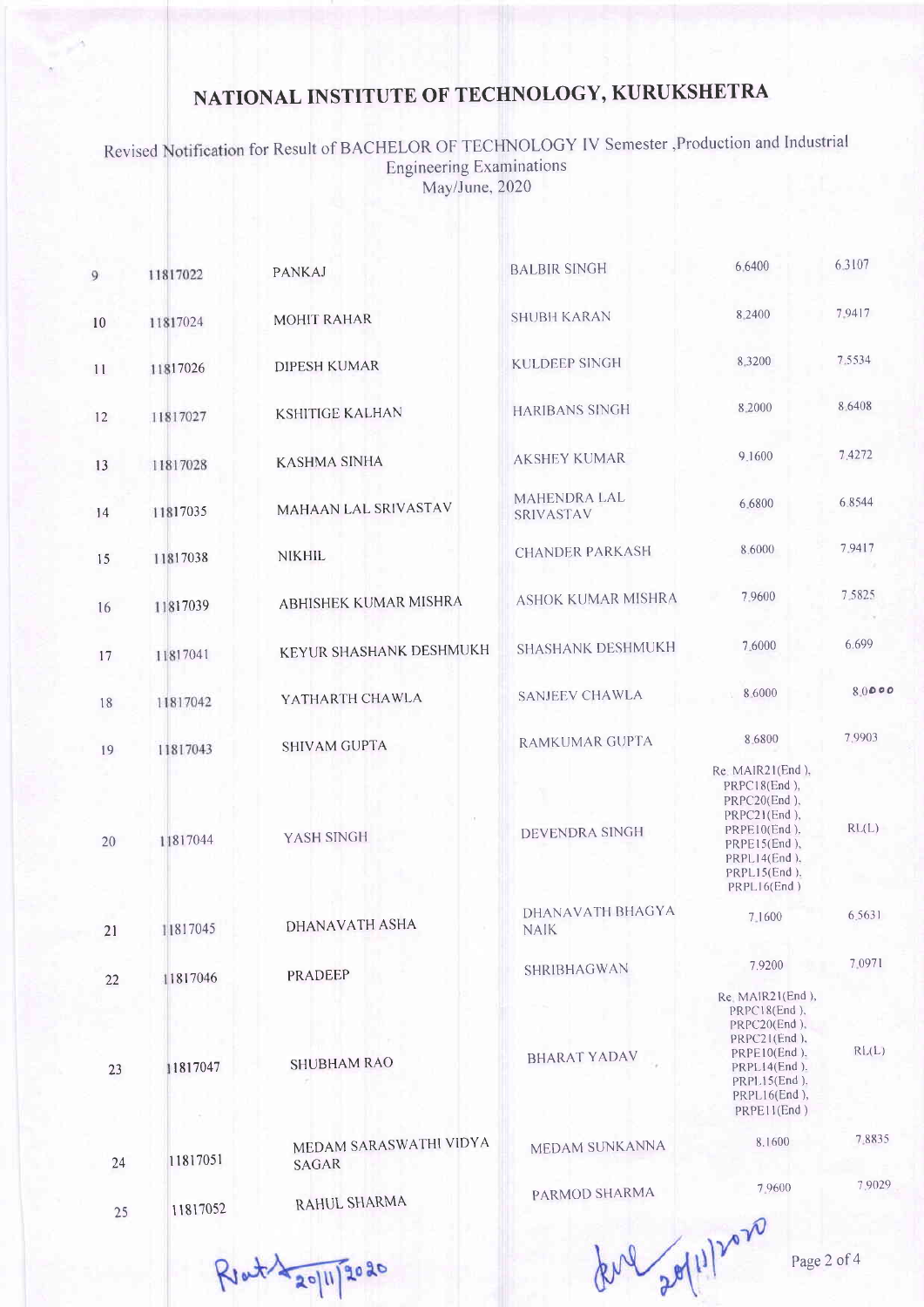Revised Notification for Result of BACHELOR OF TECHNOLOGY IV Semester , Production and Industrial<br>Engineering Examinations May/June, 2020

| 26 | 11817053 | <b>GUGULOTH NAVEEN</b> | <b>GUGULOTH TANSINGH</b>                | Re. MAIR21(End),<br>PRPC18(End),<br>PRPC20(End),<br>PRPC21(End),<br>PRPE15(End).<br>PRPL14(End),<br>PRPL15(End),<br>PRPL16(End),<br>PRPE11(End)    | RL(L)  |
|----|----------|------------------------|-----------------------------------------|----------------------------------------------------------------------------------------------------------------------------------------------------|--------|
| 27 | 11817055 | <b>POONAM</b>          | <b>RAM NIWAS</b>                        | 7.8000                                                                                                                                             | 7,3204 |
| 28 | 11817060 | <b>AAKASH BISHT</b>    | HEERA SINGH BISHT                       | 7.9600                                                                                                                                             | 7.9320 |
| 29 | 11817061 | PIYUSH AGRAWAL         | KISHORE AGRAWAL                         | Re. MAIR21(End),<br>PRPC18(End),<br>PRPC20(End),<br>PRPC21(End),<br>$PRPE10(End)$ ,<br>PRPL14(End),<br>PRPL15(End),<br>PRPL16(End),<br>PRPE11(End) | RL(L)  |
| 30 | 11817063 | <b>BANOTH MADHU</b>    | <b>BANOTH THIRUPATHI</b>                | Re. MAIR21(End),<br>PRPC18(End),<br>PRPC20(End),<br>PRPC21(End),<br>PRPE10(End),<br>PRPE15(End),<br>PRPL14(End),<br>PRPL15(End),<br>PRPL16(End)    | RL(L)  |
| 31 | 11817066 | MRIDUL KUMAR           | <b>VISHWA NATH</b>                      | 7.4400                                                                                                                                             | 7.1748 |
| 32 | 11817072 | ABHIRAM KAKARLAMUDI    | <b>K SURESH BABU</b>                    | 6.6400                                                                                                                                             | 6.1456 |
| 33 | 11817073 | NISHANT MENON          | MENON RAJESH EREKKATH                   | 8.6000                                                                                                                                             | 8.0874 |
| 34 | 11817075 | ANUGRAH MITTAL         | <b>AKHILESH KUMAR</b><br><b>AGARWAL</b> | 7.6400                                                                                                                                             | 7.2233 |
| 35 | 11817076 | JAT CHETAN KHEENWARAM  | <b>KHEENWARAM</b>                       | Re. MAIR21(End),<br>PRPC18(End),<br>PRPC20(End),<br>PRPC21(End),<br>PRPE15(End),<br>PRPL14(End),<br>PRPL15(End),<br>PRPL16(End),<br>PRPE11(End)    | RL(L)  |
| 36 | 11817078 | <b>DIVIZA VERMA</b>    | <b>RAKESH KUMAR</b>                     | 8.7600                                                                                                                                             | 7.8641 |
| 37 | 11817082 | CHARCHIT UPRETI        | <b>LOKESH UPRETI</b>                    | 7.4400                                                                                                                                             | 6.7379 |
| 38 | 11817089 | <b>SACHIN</b>          | <b>RAJESH</b>                           | 6.8000                                                                                                                                             | 7.0097 |
| 39 | 11817091 | PRAVEEN KUMAR          | CHANDRAPAL SINGH                        | 7.0000                                                                                                                                             | 7.2330 |
|    |          |                        | $\Lambda$                               | Page $3$ of $4$                                                                                                                                    |        |

Rlat 20/11/2020

kul dillar